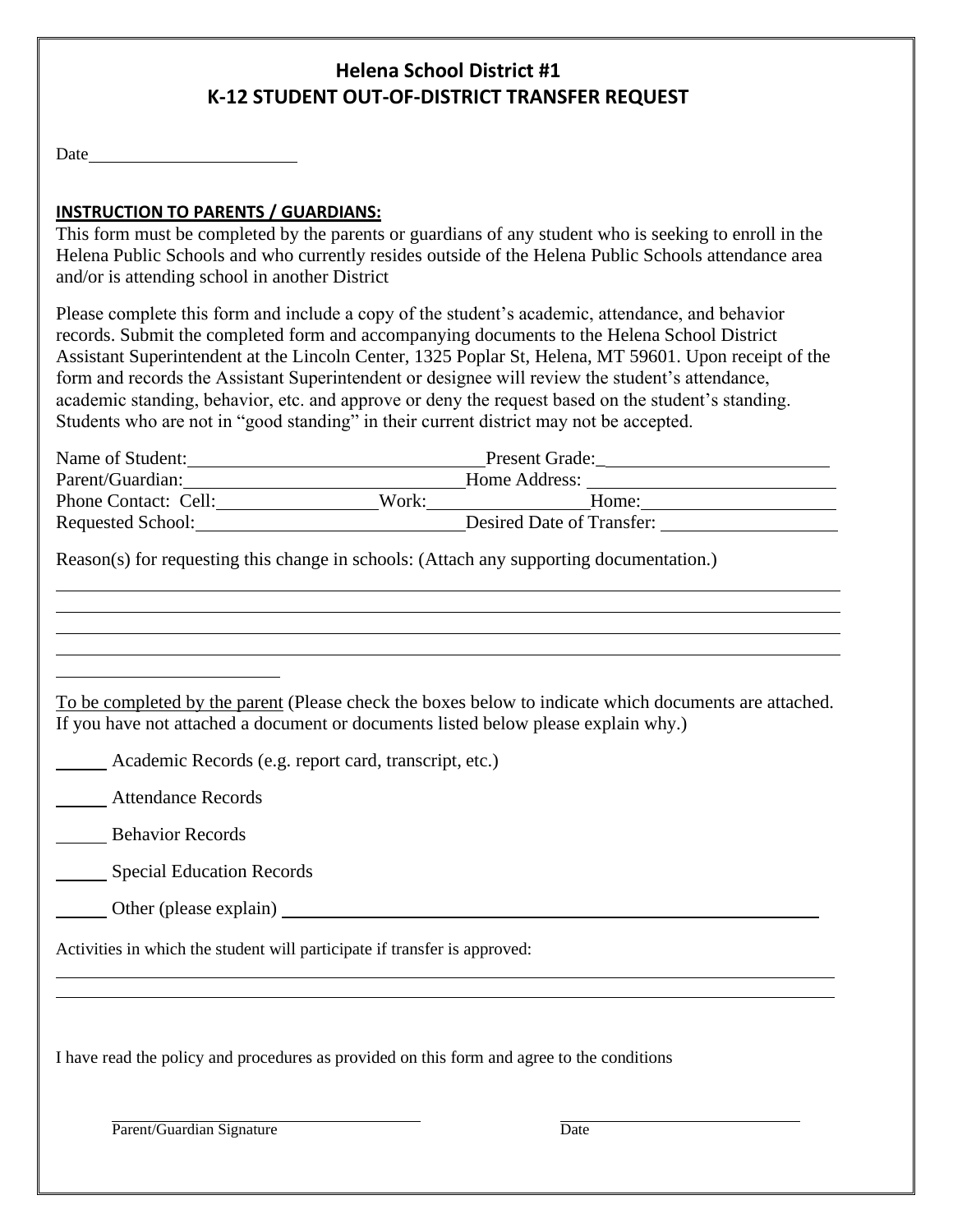| Approval by Assistant Superintendent:                                                                                                                                                                                                                                                                                                                                                                                                                                                                                                                                                                                                                    |                                                                                                                                                                                                                                                                                                                                                                                                                                                                                                                                    | Yes No                                                                                                              |  | Date: $\sqrt{\frac{2}{1-\frac{1}{2}}$ |  |  |  |
|----------------------------------------------------------------------------------------------------------------------------------------------------------------------------------------------------------------------------------------------------------------------------------------------------------------------------------------------------------------------------------------------------------------------------------------------------------------------------------------------------------------------------------------------------------------------------------------------------------------------------------------------------------|------------------------------------------------------------------------------------------------------------------------------------------------------------------------------------------------------------------------------------------------------------------------------------------------------------------------------------------------------------------------------------------------------------------------------------------------------------------------------------------------------------------------------------|---------------------------------------------------------------------------------------------------------------------|--|---------------------------------------|--|--|--|
| <b>Assistant Superintendent Comments:</b>                                                                                                                                                                                                                                                                                                                                                                                                                                                                                                                                                                                                                |                                                                                                                                                                                                                                                                                                                                                                                                                                                                                                                                    |                                                                                                                     |  |                                       |  |  |  |
|                                                                                                                                                                                                                                                                                                                                                                                                                                                                                                                                                                                                                                                          |                                                                                                                                                                                                                                                                                                                                                                                                                                                                                                                                    |                                                                                                                     |  |                                       |  |  |  |
| <b>BOARD POLICY AND ADMINISTRATIVE PROCEDURE:</b>                                                                                                                                                                                                                                                                                                                                                                                                                                                                                                                                                                                                        |                                                                                                                                                                                                                                                                                                                                                                                                                                                                                                                                    |                                                                                                                     |  |                                       |  |  |  |
| <b>Helena School District</b>                                                                                                                                                                                                                                                                                                                                                                                                                                                                                                                                                                                                                            | <b>School Board Policy 3025</b>                                                                                                                                                                                                                                                                                                                                                                                                                                                                                                    |                                                                                                                     |  |                                       |  |  |  |
| <b>STUDENTS</b>                                                                                                                                                                                                                                                                                                                                                                                                                                                                                                                                                                                                                                          |                                                                                                                                                                                                                                                                                                                                                                                                                                                                                                                                    |                                                                                                                     |  |                                       |  |  |  |
| <b>Discretionary Nonresident Student Attendance Policy</b>                                                                                                                                                                                                                                                                                                                                                                                                                                                                                                                                                                                               |                                                                                                                                                                                                                                                                                                                                                                                                                                                                                                                                    |                                                                                                                     |  |                                       |  |  |  |
| The Board, recognizing that its resident students need an orderly educational process and environment, free<br>from disruption and overcrowding, hereby establishes criteria for the discretionary admission of nonresident<br>students. The District will screen all nonresident students and consider only those who meet the criteria set<br>forth in this policy. The Superintendent will recommend to the Board any nonresident student admission in<br>accordance with this policy. Foreign exchange students shall be admitted pursuant to the terms of this policy<br>and according to current federal law regulating foreign exchange programs. |                                                                                                                                                                                                                                                                                                                                                                                                                                                                                                                                    |                                                                                                                     |  |                                       |  |  |  |
| The District will consider the following criteria for discretionary admission of nonresident students: the<br>student's academic record, disciplinary record, including truancy records, and the current student enrollment<br>in the class in which the student would be admitted.                                                                                                                                                                                                                                                                                                                                                                      |                                                                                                                                                                                                                                                                                                                                                                                                                                                                                                                                    |                                                                                                                     |  |                                       |  |  |  |
|                                                                                                                                                                                                                                                                                                                                                                                                                                                                                                                                                                                                                                                          | The Superintendent or designee will not admit any student prior to viewing that student's records from the<br>student's previous school districts. The Superintendent or designee will evaluate the student based on the<br>above listed criteria and determine whether or not to recommend the admission of the student. The<br>Superintendent or designee will not admit any nonresident student who is serving a suspension or expulsion<br>in another school district or who has been recommended for suspension or expulsion. |                                                                                                                     |  |                                       |  |  |  |
| wishes to remain in the District.                                                                                                                                                                                                                                                                                                                                                                                                                                                                                                                                                                                                                        | All resident students who become nonresident students due to a move by the students' parents from the<br>District may continue attendance for the semester, barring registration in another school district. At the<br>completion of the semester, the student must apply for admission as a nonresident student if the student                                                                                                                                                                                                    |                                                                                                                     |  |                                       |  |  |  |
| The Board reserves the right to charge tuition for nonresident students. The Board may, in its discretion,<br>charge or waive tuition for all students whose tuition is required to be paid by one type of entity. Unless<br>otherwise provided by law, nonresident students are not eligible transportees for school transportation<br>services.                                                                                                                                                                                                                                                                                                        |                                                                                                                                                                                                                                                                                                                                                                                                                                                                                                                                    |                                                                                                                     |  |                                       |  |  |  |
| Legal References:                                                                                                                                                                                                                                                                                                                                                                                                                                                                                                                                                                                                                                        | $$20-5-320, MCA$<br>§ 20-5-323, MCA<br>10.10.301B, ARM                                                                                                                                                                                                                                                                                                                                                                                                                                                                             | Attendance with discretionary approval<br>Tuition and transportation rates<br>Out of District Attendance Agreements |  |                                       |  |  |  |

Cross References:

Policy History: Adopted on: 2.12.2013 Revised on: